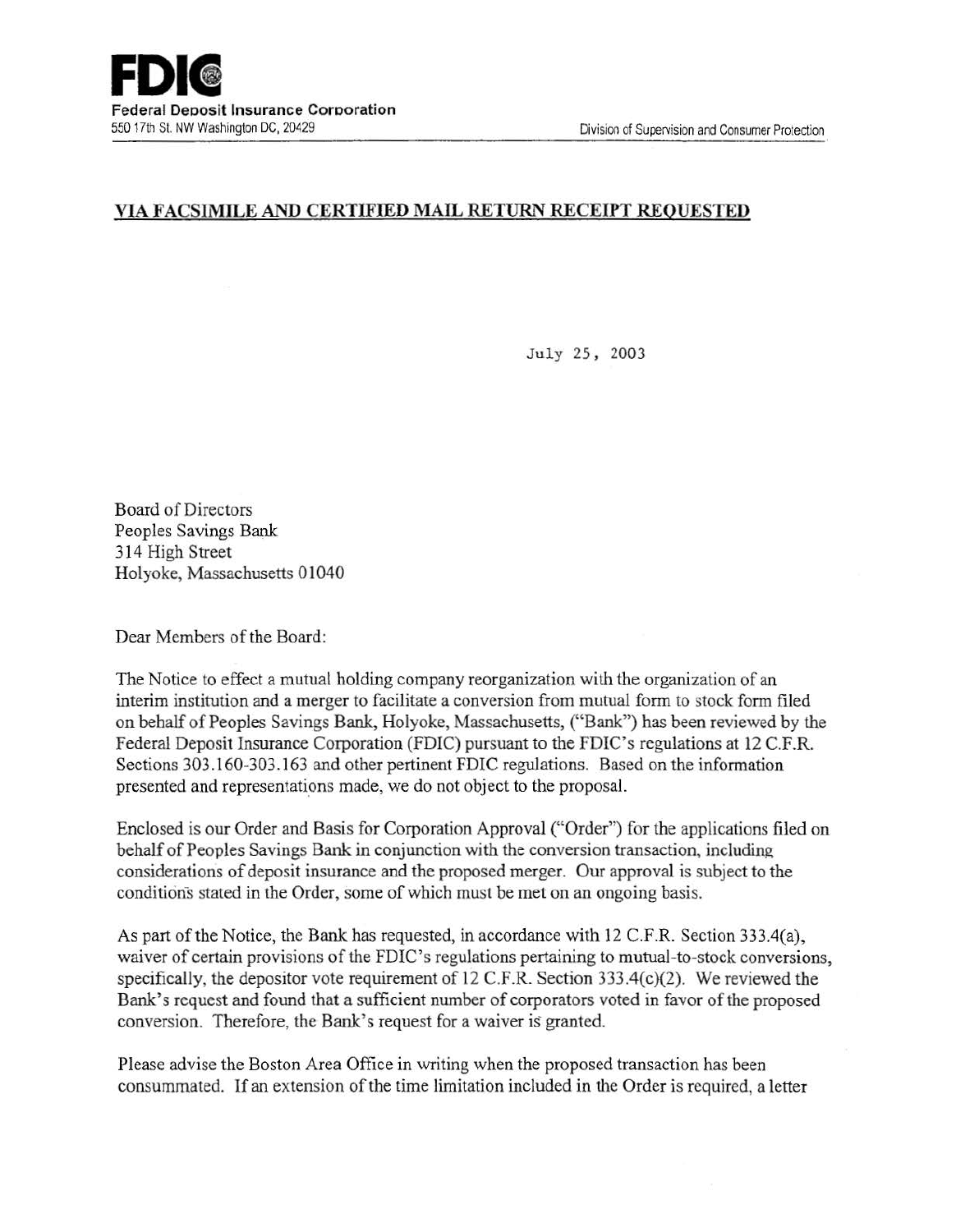requesting a specific extension of the limitation, including reasons therefore, should be submitted to the Boston Area Office.

Si

# Is/

Idhn M. Lane  $\rho$ eputy Director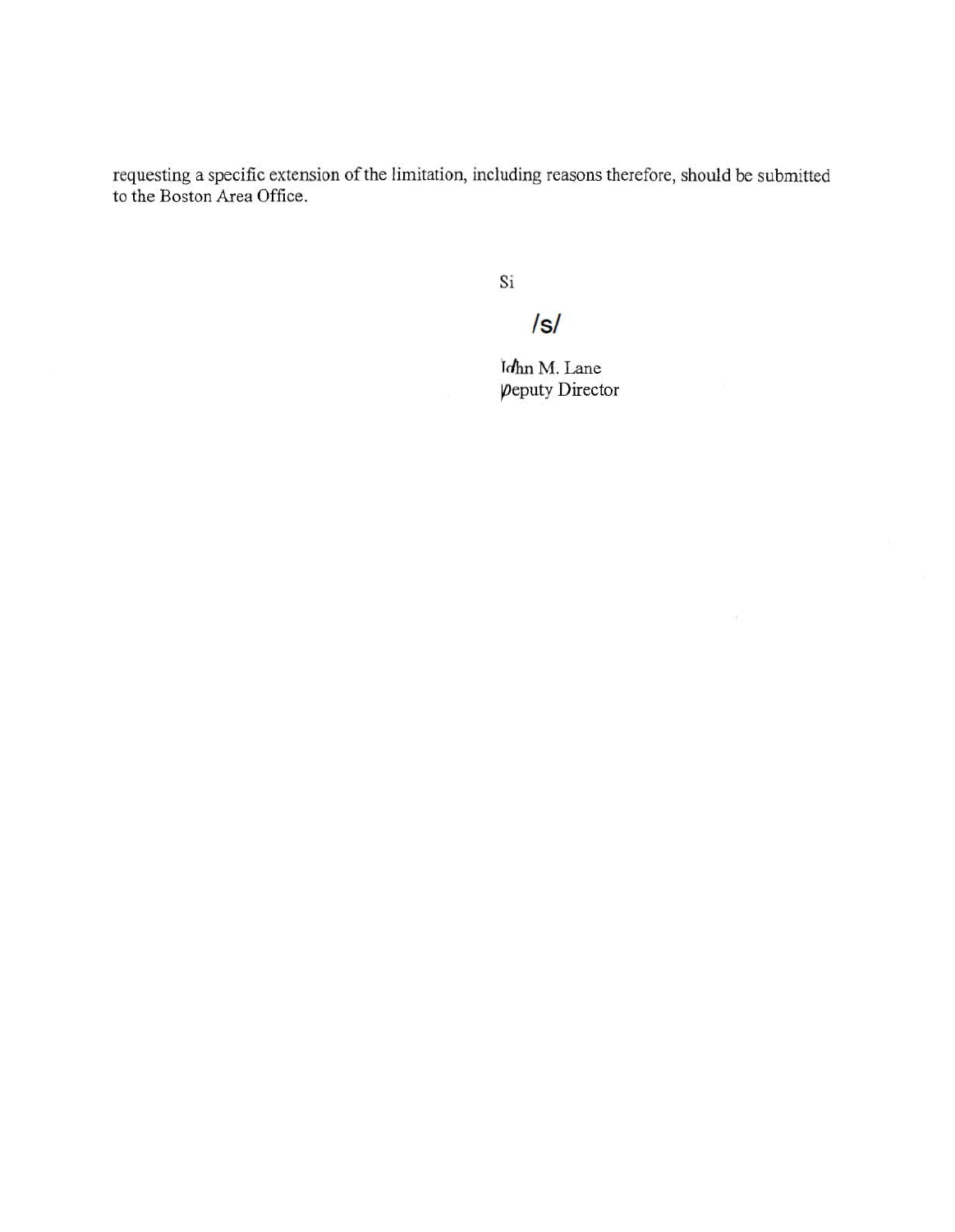#### FEDERAL DEPOSIT INSURANCE CORPORATION

Peoples Savings Bank Holyoke, Hampden County, Massachusetts

Application for Federal Deposit Insurance and Consent to Merge

#### ORDER AND BASIS FOR CORPORATION APPROVAL

Pursuant to Section 5 and Section 18(c) and other provisions of the Federal Deposit Insurance Act ("FDI Act"), an application has been filed on behalf of Peoples Savings Bank, Holyoke, Massachusetts, ("Mutual Institution") currently a state-chartered mutually-owned Bank Insurance Fund member with total resources of \$881 ,572,000 and total deposits of \$588,368,000 as of March 31, 2003, for the FDIC's consent to merge with Peoples Bank, Holyoke, Massachusetts, a proposed new interim state-chartered stock savings bank ("Resultant Bank"). In addition, applications have been filed for federal deposit insurance for Peoples Interim Savings Bank (a *de novo* mutual savings bank to be subsequently organized into a mutual holding company) and PeoplesBank.

The transaction is to effect the Mutual Institution's plan of reorganization which, solely to facilitate such undertaking, provides for:

- Peoples Savings Bank to organize a new *de novo* mutual savings bank under Massachusetts law to be known as Peoples Interim Savings Bank.
- Peoples Interim Savings Bank to amend and restate its mutual savings bank charter as the charter of a mutual holding company to be known as PeoplesBancorp, MHC.
- PeoplesBancorp, MHC, to simultaneously organize a Massachusetts-chartered stock savings bank as a subsidiary to be known as PeoplesBank
- Peoples Savings Bank will immediately thereafter merge with PeoplesBank, with PeoplesBank to be the legally surviving entity under the name PeoplesBank.

Upon consummation of the reorganization, the deposits of the Mutual Institution will continue to be insured under the Bank Insurance Fund. On the effective date of the reorganization, the Resultant Bank will be a stock bank and the wholly owned subsidiary of PeoplesBancorp, MHC. Applications for the establishment of PeoplesBancorp, MHC have been filed with the Federal Reserve System. Following the consummation of the merger, the Resultant Bank will operate the same banking business, with the same management, at the same locations now being served by the Mutual Institution. The proposed transaction, per se, will not alter the competitive structure of banking in the market served by the Mutual Institution. PeoplesBank's main office. will continue to be located at 314 High Street, Holyoke, Massachusetts.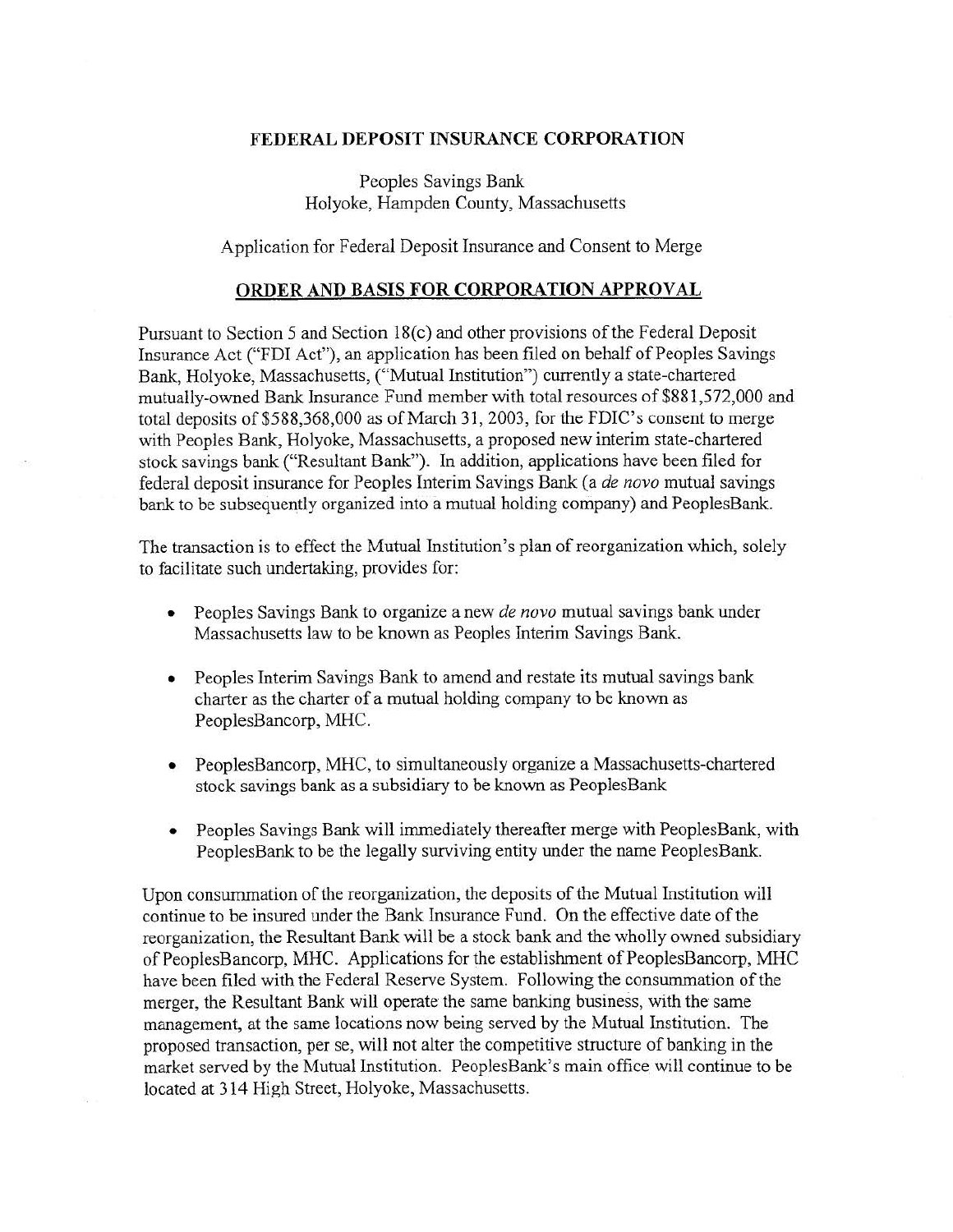Notice of the proposed transaction, in a form approved by the FDIC, has been published pursuant to the FDI Act. A review of available information, including the Community Reinvestment Act ("CRA") Statement of the proponent, disclosed no inconsistencies with the purposes of the CRA. The resultant institution is expected to continue to meet the credit needs of its entire community, consistent with the safe and sound operation of the institution.

In connection with the applications, the FDIC has taken into consideration the financial and managerial resources and future prospects of the proponent banks and the Resultant Bank, and the convenience and needs of the community to be served. In connection with the applications for deposit insurance, the FDIC has taken into consideration the: financial history and condition; adequacy of the capital structure; future earnings prospects; general character and fitness of management; risk to the insurance fund; convenience and needs of the community; and consistency of corporate powers. Having found favorably on all statutory factors and having considered other relevant information, including all reports on the competitive factors furnished by the Comptroller of the Currency, the Board of Governors of the Federal Reserve System, the Director of the Office of Thrift Supervision and the Attorney General of the United States, it is the FDIC's judgment that the applications should be and hereby are approved, subject to the following conditions:

- 1. That, except for the proposed transfer of stock to PeoplesBancorp, MHC, no shares of the stock of PeoplesBank shall be sold, transferred or otherwise disposed of, to any person (including any Employee Stock Ownership Plan) unless prior notice is provided to, and non-objection is received from, the FDIC;
- 2. That, prior to a sale, transfer or other disposition of any shares of PeoplesBank by the PeoplesBancorp, MHC to any person (including any Employee Stock Ownership. Plan) or a conversion of the PeoplesBancorp, MHC, to stock form, PeoplesBank will provide written notification to the FDIC and provide the FDIC with copies of all documents filed with the state and federal banking and/or securities regulators in connection with any such sale, transfer, disposition or conversion;
- 3. That, should any shares of stock be issued to persons other than PeoplesBancorp, MHC, any dividends waived by PeoplesBancorp, MHC, must be retained by PeoplesBancorp, MHC, or PeoplesBank and segregated, earmarked, or otherwise identified on its books and records; such amounts must be taken into account in any valuation of the institution and factored into the calculation used in establishing a fair and reasonable basis for exchanging shares in any subsequent conversion of PeoplesBancorp, MHC, to stock form; such amounts shall not be available for payment to or the value thereof transferred to minority shareholders, by any means including through dividend payments or at liquidation;